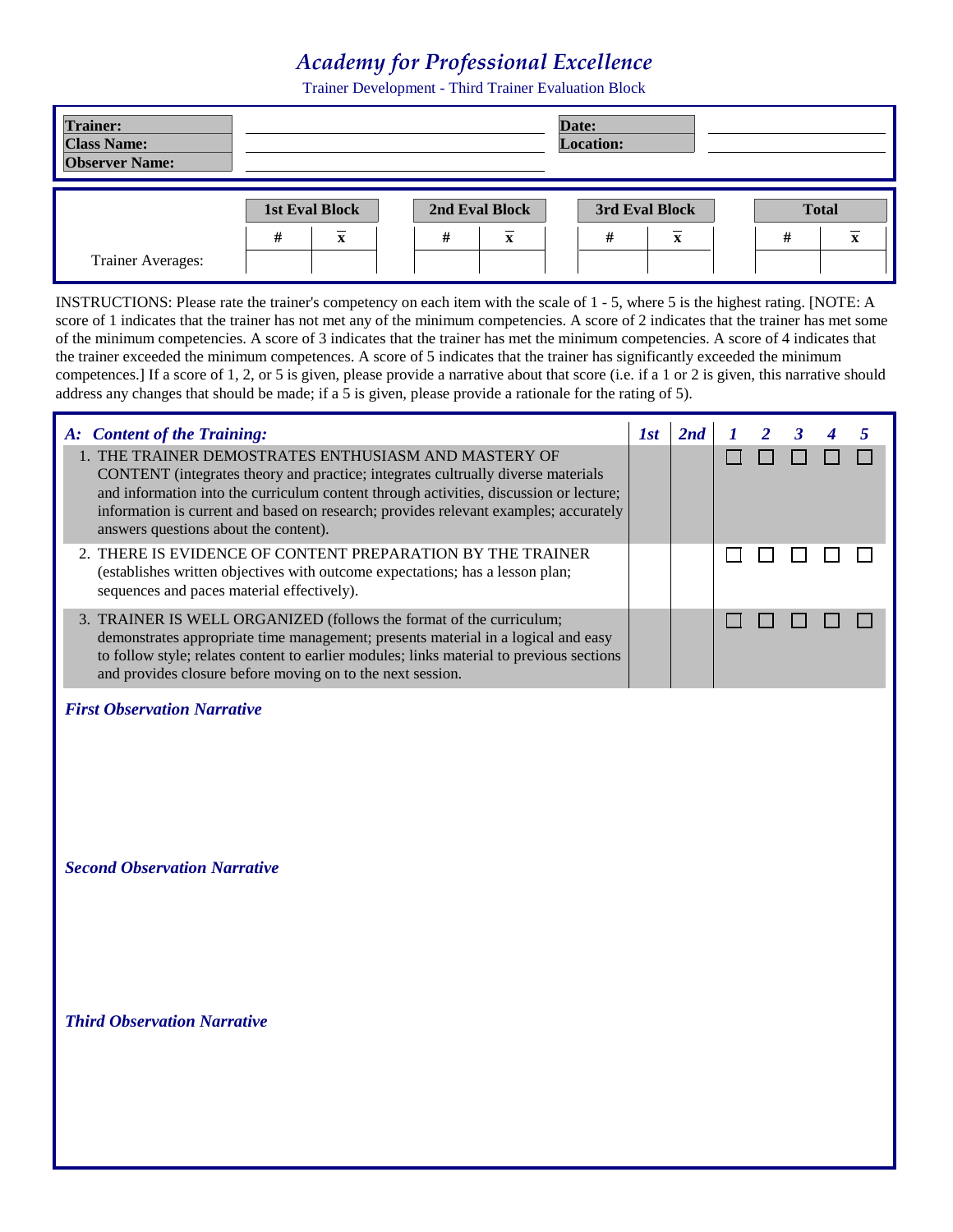INSTRUCTIONS: Please rate the trainer's competency on each item with the scale of 1 - 5, where 5 is the highest rating. If a score of 1,2, or 5 is given, please provide a narrative about that score (i.e. if a 1 or 2 is given, this narrative should address any changes that should be made; if a 5 is given, please provide a rationale for the rating of 5).

| <b>B:</b> Group Dynamics:                                                                                                                                                                                                                                                                            | 1st | 2nd | $2 \quad 3$ |  |  |
|------------------------------------------------------------------------------------------------------------------------------------------------------------------------------------------------------------------------------------------------------------------------------------------------------|-----|-----|-------------|--|--|
| 1. TRAINER CREATES A SUPPORTIVE ENVIRONMENT (manages conflict;<br>engages audience participation; creates an environment where participants feel safe<br>to explore ideas and/or disagree; gives clear instructions).                                                                                |     |     |             |  |  |
| 2. TRAINER PROVIDES LEARNING OPPORTUNITIES FOR A VARIETY OF<br>LEARNING STYELS (visual aides, videos, PowerPoint, handouts, music,<br>encourages class participation/feedback, humor).                                                                                                               |     |     |             |  |  |
| 3. TRAINER INTEGRATES DIVERSITY INTO CURRICULUM (effectively<br>connects/communicates with diverse audiences; encourages different views;<br>understands adult learning theory in designing curriculum).                                                                                             |     |     |             |  |  |
| 4. TRAINER DEMONSTRATES APPROPRIATE SKILLS IN HANDLING<br>SPECIAL SITUATIONS (dominating/interrupting participants; embarrassing<br>moments; unanswerable questions; keeps group on task; is able to direct<br>conversations toward understanding the curriculum).                                   |     |     |             |  |  |
| 5. TRAINER IS FLEXIBLE (respects alternative views and handles differences of<br>opinion with an open mind; thinks on his/her feet; demonstrates ability to adjust<br>training to meet audience's needs; has the ability to play different roles - lecturer,<br>facilitator, group processor, etc.). |     |     |             |  |  |

## *First Observation Narrative*

*Second Observation Narrative*

*Third Observation Narrative*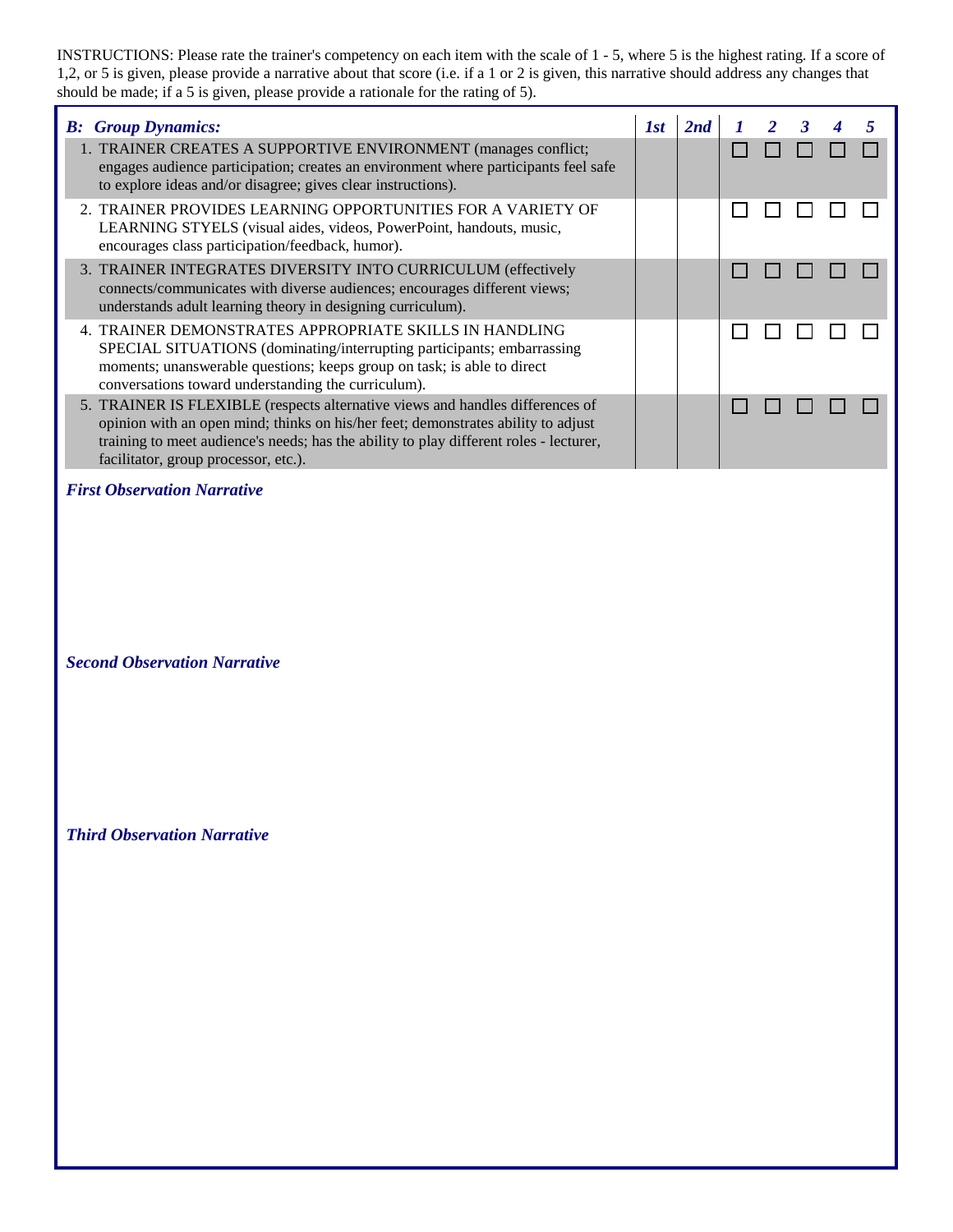INSTRUCTIONS: Please rate the trainer's competency on each item with the scale of 1 - 5, where 5 is the highest rating. If a score of 1,2, or 5 is given, please provide a narrative about that score (i.e. if a 1 or 2 is given, this narrative should address any changes that should be made; if a 5 is given, please provide a rationale for the rating of 5).

| C: Presentation:                                                                                                                                                                                                                                                                              | 181 |  | $1 \quad 2 \quad 3$ |  |  |
|-----------------------------------------------------------------------------------------------------------------------------------------------------------------------------------------------------------------------------------------------------------------------------------------------|-----|--|---------------------|--|--|
| 1. TRAINER IS AN EFFECTIVE SPEAKER (effectively projects his/her voice; is<br>clear and concise in the presentation of materials; uses appropriate body language;<br>demonstrates enthusiasm and humor; makes learning enjoyable; provides relevant<br>personal stories to enhance learning). |     |  |                     |  |  |
| 2. TRAINER RESPECTS AND EFFECTIVELY INTERACTS WITH TRAINEES<br>(appropriately responds to questions; respects diversity; engages participation; asks<br>probing questions that encourage critical thinking).                                                                                  |     |  |                     |  |  |
| 3. TRAINER IS PROFESSIONAL (promotes ethcial conduct and professionalism)<br>through modeling and positive reinforcement; maintains confidentiality; wears<br>appropriate clothing).                                                                                                          |     |  |                     |  |  |

*First Observation Narrative*

*Second Observation Narrative*

*Third Observation Narrative*